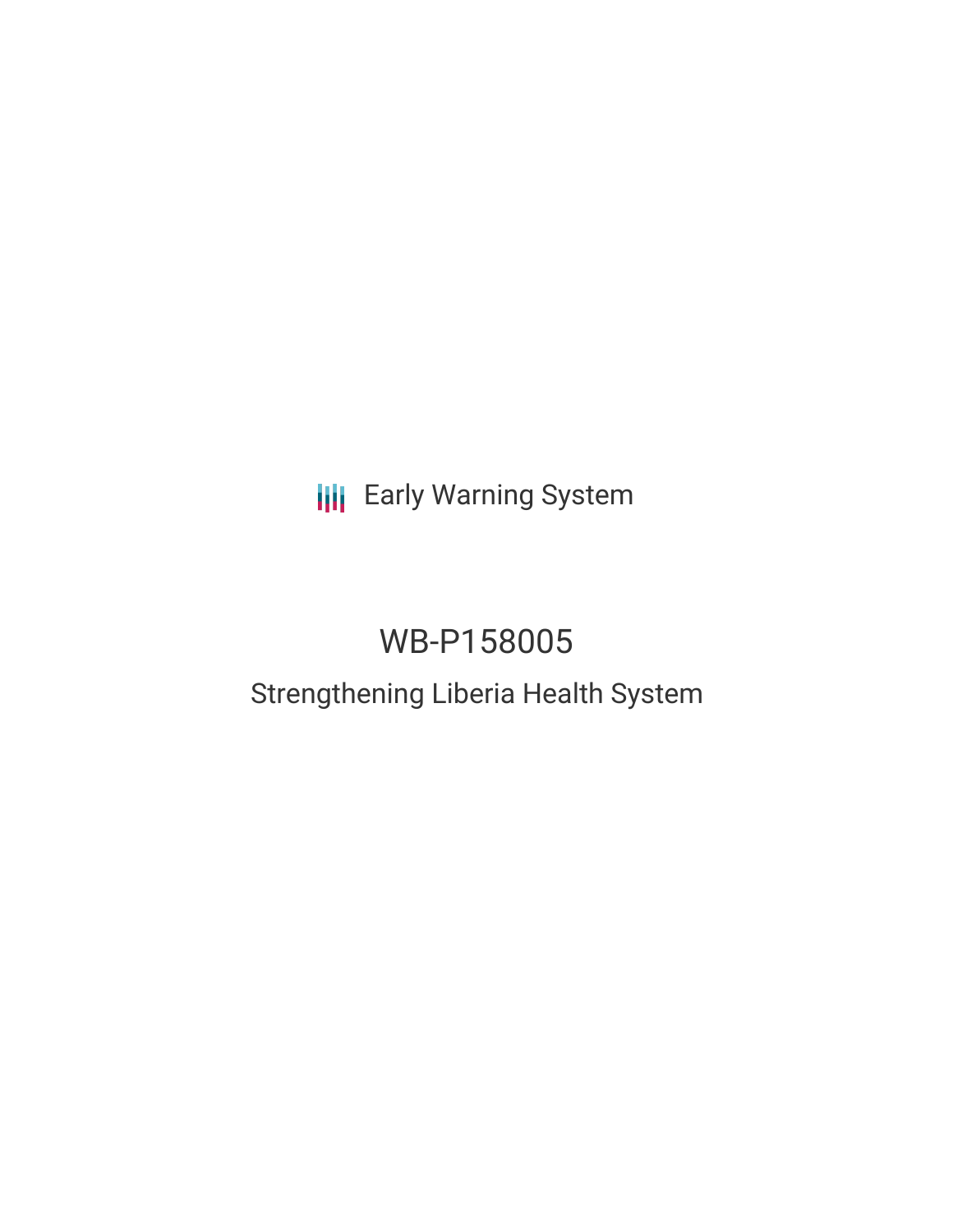

#### **Quick Facts**

| <b>Countries</b>              | Liberia                     |
|-------------------------------|-----------------------------|
| <b>Financial Institutions</b> | World Bank (WB)             |
| <b>Status</b>                 | Active                      |
| <b>Bank Risk Rating</b>       | B                           |
| <b>Voting Date</b>            | 2016-06-10                  |
| <b>Borrower</b>               | Government of Liberia       |
| <b>Sectors</b>                | <b>Education and Health</b> |
| <b>Project Cost (USD)</b>     | $$4.90$ million             |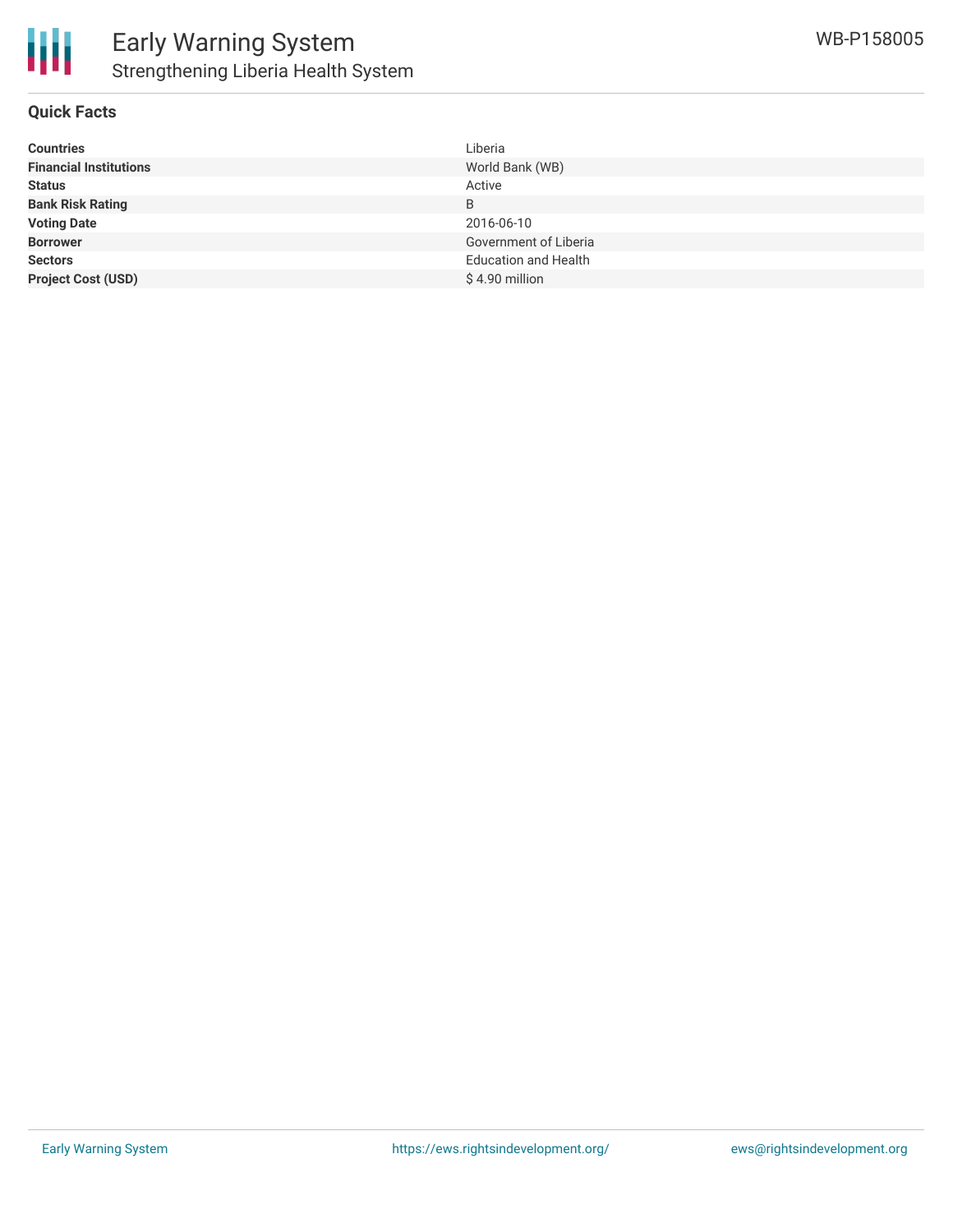

#### **Project Description**

The proposed Project Development Objective (PDO) is to contribute to the improvement of maternal and neonatal health services through strengthening of the medical school functions and health facility and community services in target counties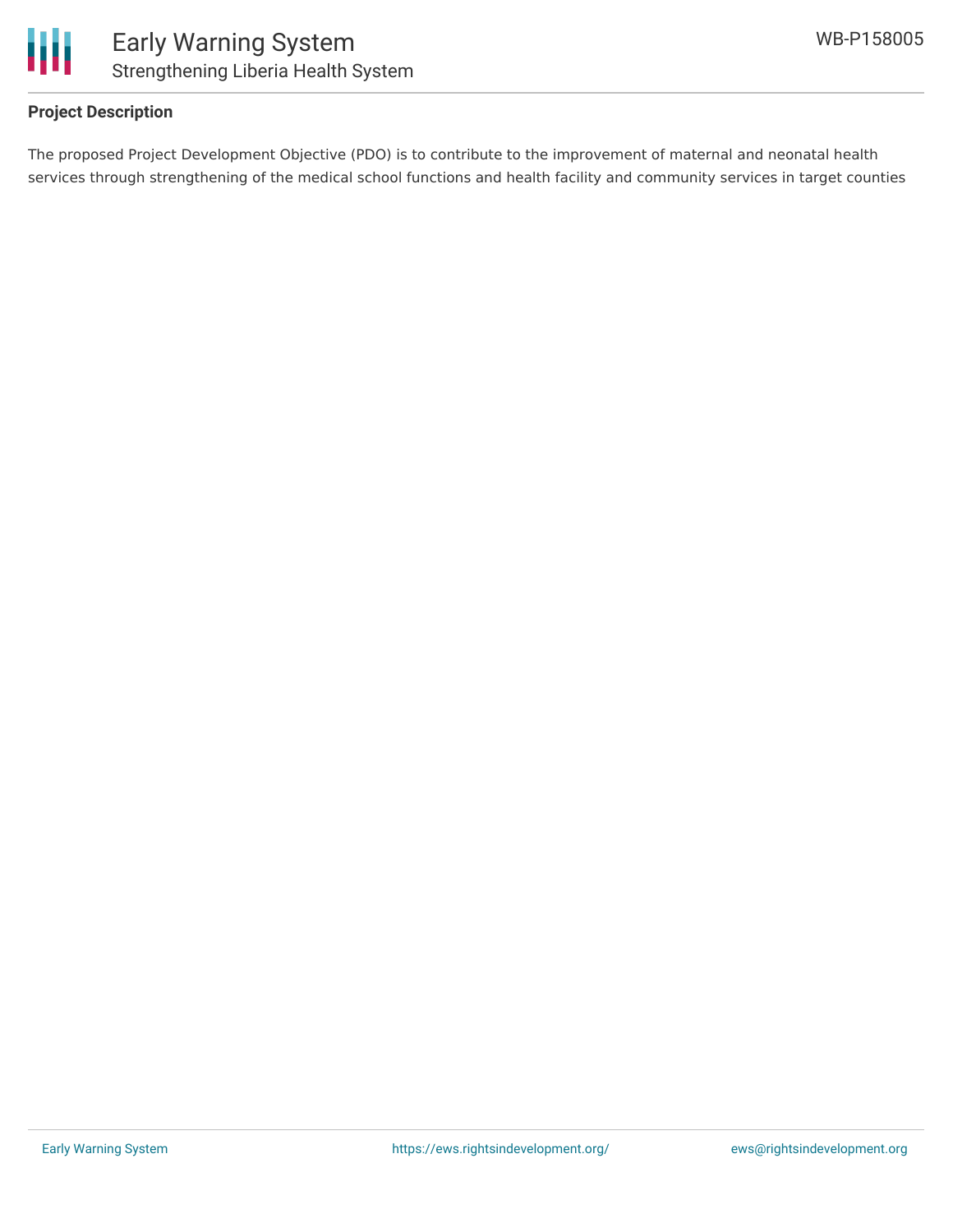

#### **Investment Description**

World Bank (WB)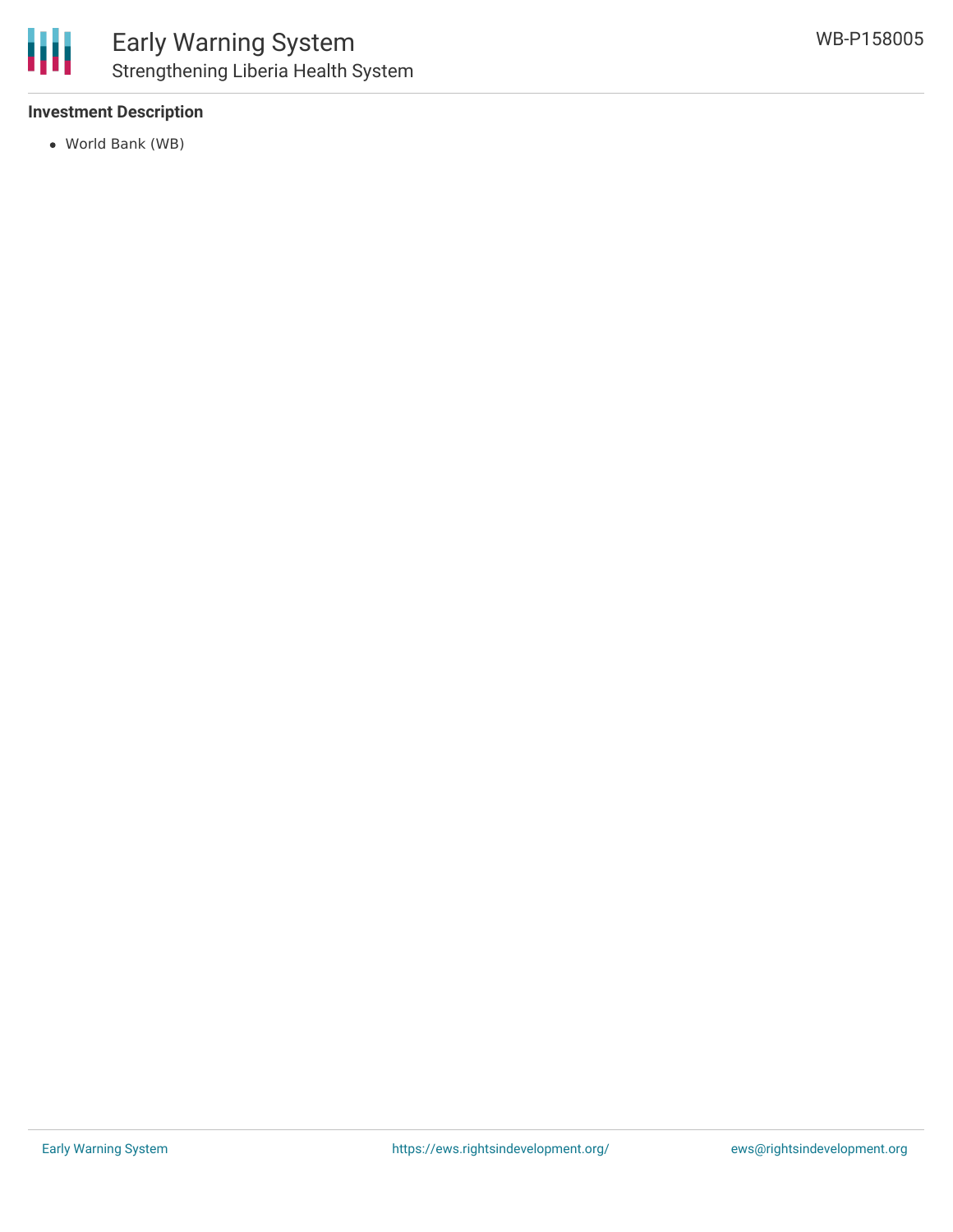

#### **Contact Information**

Name: Ministry of Health Contact: Matthew Flomo Title: PIU Director, Ministry of Health Tel: 231-886459130 Email:matt77us@gmail.com

#### ACCOUNTABILITY MECHANISM OF WORLD BANK

The World Bank Inspection Panel is the independent complaint mechanism and fact-finding body for people who believe they are likely to be, or have been, adversely affected by a World Bank-financed project. If you submit a complaint to the Inspection Panel, they may investigate to assess whether the World Bank is following its own policies and procedures for preventing harm to people or the environment. You can contact the Inspection Panel or submit a complaint by emailing ipanel@worldbank.org. You can learn more about the Inspection Panel and how to file a complaint at: http://ewebapps.worldbank.org/apps/ip/Pages/Home.aspx.